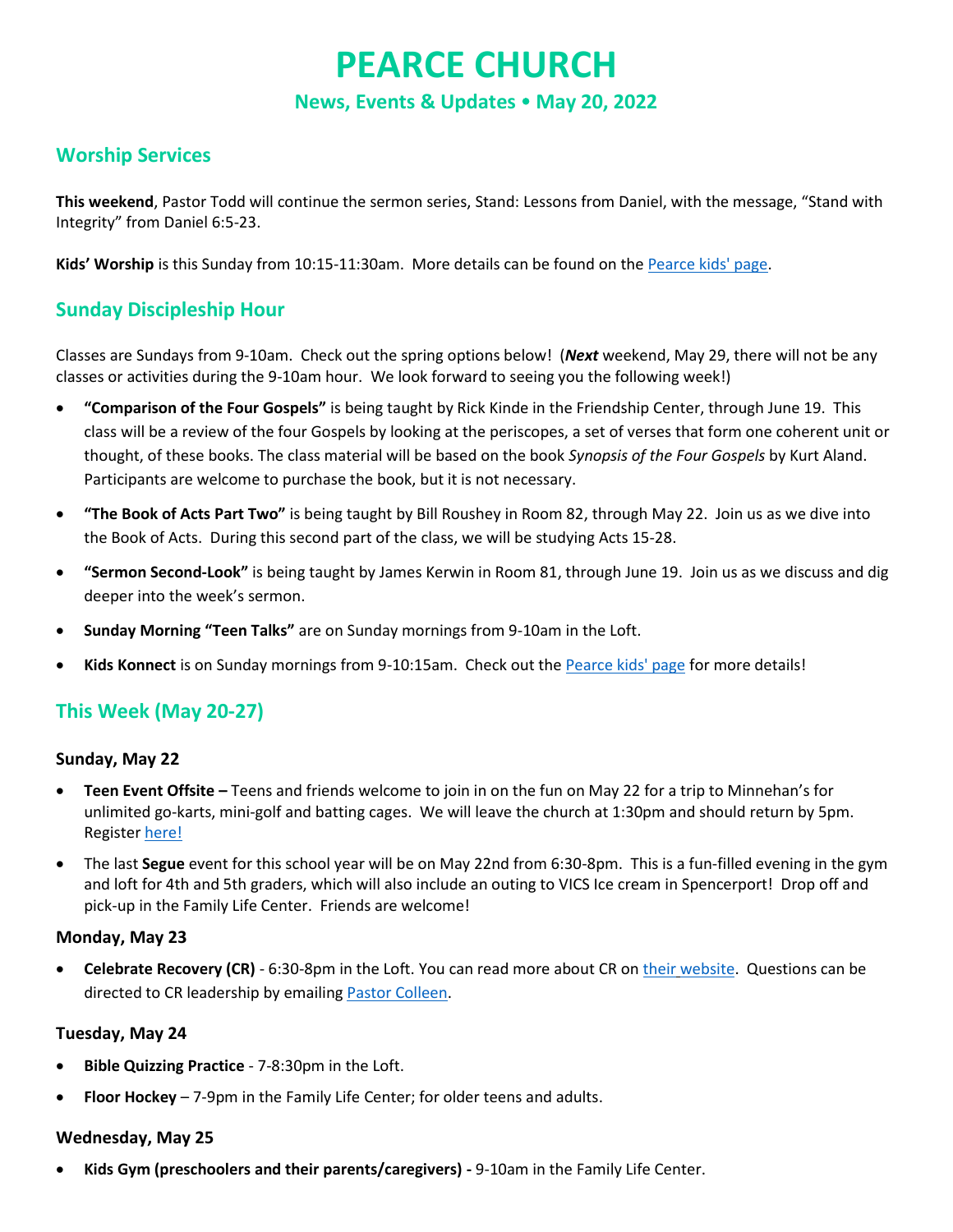• Youth Group - 6:30-8:30pm; drop-off and pick-up in the Family Life Center/Café; 6<sup>th</sup>-12<sup>th</sup> grade.

# **Plan Ahead**

**Level Up!** Check out the [Level Up page](http://www.pearcechurch.org/elevator) on our website! The elevator is being upgraded this summer as the current unit is becoming obsolete and will no longer be serviceable after 2022. The total cost is approximately \$128,000 and, while most funds have already been saved in the building maintenance reserve fund, those funds fall short of the total project cost by about \$35,000. The "Level Up" fundraising initiative will help us cover the cost in full and, as of this week, \$12,279 has been raised! Please pray about this special giving opportunity and, if you feel led to give, you may donate via cash, check or by using the online giving page and selecting "Elevator Project."

If you currently serve or are interested in joining **worship ministry** (vocal, choral, instrumental, audio/visual) Julie Smith wants to hear from you! Julie is currently gathering and updating contact information for all worship volunteers. If you haven't already, please fill out and return the [Worship Team Information Form](https://www.pearcechurch.org/wp-content/uploads/2022/05/PMC-Worship-Team-Information-Form.pdf) to [Julie.](mailto:smith_julie@pearcechurch.org) Forms are also available to fill out and drop off at the Welcome Center.

The Pearce **Bible Quiz team** is doing a quote-a-thon on May 31 to help raise money for monthly tournaments, as well as for the national tournament, which will be held in July at Asbury College in Wilmore, Kentucky. There will be a table in the atrium the weekends of May 21/22 and May 28/29. Please consider stopping by to sponsor the team or an individual quizzer, either per quote or for a fixed amount. This year there are 44 quotes from the books of Hebrews,  $1^{st}$  &  $2^{nd}$  Peter and Jude. If you would like information about the quote-a-thon or about quizzing in general, please feel free to stop at the table on any of the weekends, or reach out to Rob, Marna, or Rebekah Distaffen.

Move Up Weekend is June 4 & 5. If you have a child who is currently in 1<sup>st</sup> or 5<sup>th</sup> grade, please email our Children's Ministries Director[, Kim Roth](mailto:roth_kim@pearcechurch.org) no later than Wednesday, May 25. If you have a teen who is currently in 12<sup>th</sup> grade, please email [Pastor Brian.](mailto:roth_brian@pearcechurch.org) We want to make sure all children in these grades are recognized that weekend and are part of this meaningful service.

The church building, including the offices and Pearce 4 Kids, will be closed on Monday, May 30 in observance of Memorial Day.

**Women's "Life's Healing Choices" Small Group** – This summer, Pastor Colleen will be leading a small group for women using the book "Life's Healing Choices: Freedom from Your Hurts, Hang-ups, and Habits." Pastor Colleen will guide the journey as we seek to find healing from life's hurts, freedom from any type of addiction, issue, or stronghold, all while learning how to develop resilience in the face of challenges. This small group will begin on **Wednesday, June 8 at 6:30pm** in the Conference Room. For book order information and/or to sign up for this small group, please contact [Pastor Colleen](mailto:dick_colleen@pearcechurch.org) by Tuesday, May 31.

Pearce's **Mission Garage Sale** is quickly approaching on June 10 & 11th. You can participate in the following ways:

- DONATE all of those items you have been saving for two years, now is the time to donate. Donations will be accepted Sunday, June 5, after church until 1pm AND Monday - Wednesday, June 6-8, from 9am - 7pm. Things we like: furniture, clothes, household items, books, electronics, tools, antiques, collectibles. Things we need to decline: cribs, car seats, machines with gas or oil in them, paint or toxic items, tube TV/computer monitors.
- VOLUNTEER the garage sale requires many hands to make it successful. If you would like to help for a few hours or all week, please let us know. Sign up [here](https://www.signupgenius.com/go/4090444A8A622ABF58-pearce) or before or after worship services in the Atrium during the month of May.
- SHOP, EAT and FELLOWSHIP come support the sale. Update your house with some new finds, eat at the Junker's cafe, and connect with people in the community. It is a great event to enjoy.
- SUPPORT proceeds from the sale will support local and international mission work that Pearce is engaged in.

Golden Heirs - Adults 55 and older meet monthly (September-June) to share lunch together on the 2<sup>nd</sup> Monday of the month. The next luncheon is on June 13 at noon in the Friendship Center, and the speaker will be Peter LaCelle sharing about "birding" along with beautiful photos and stories. Cost is \$6 per person.